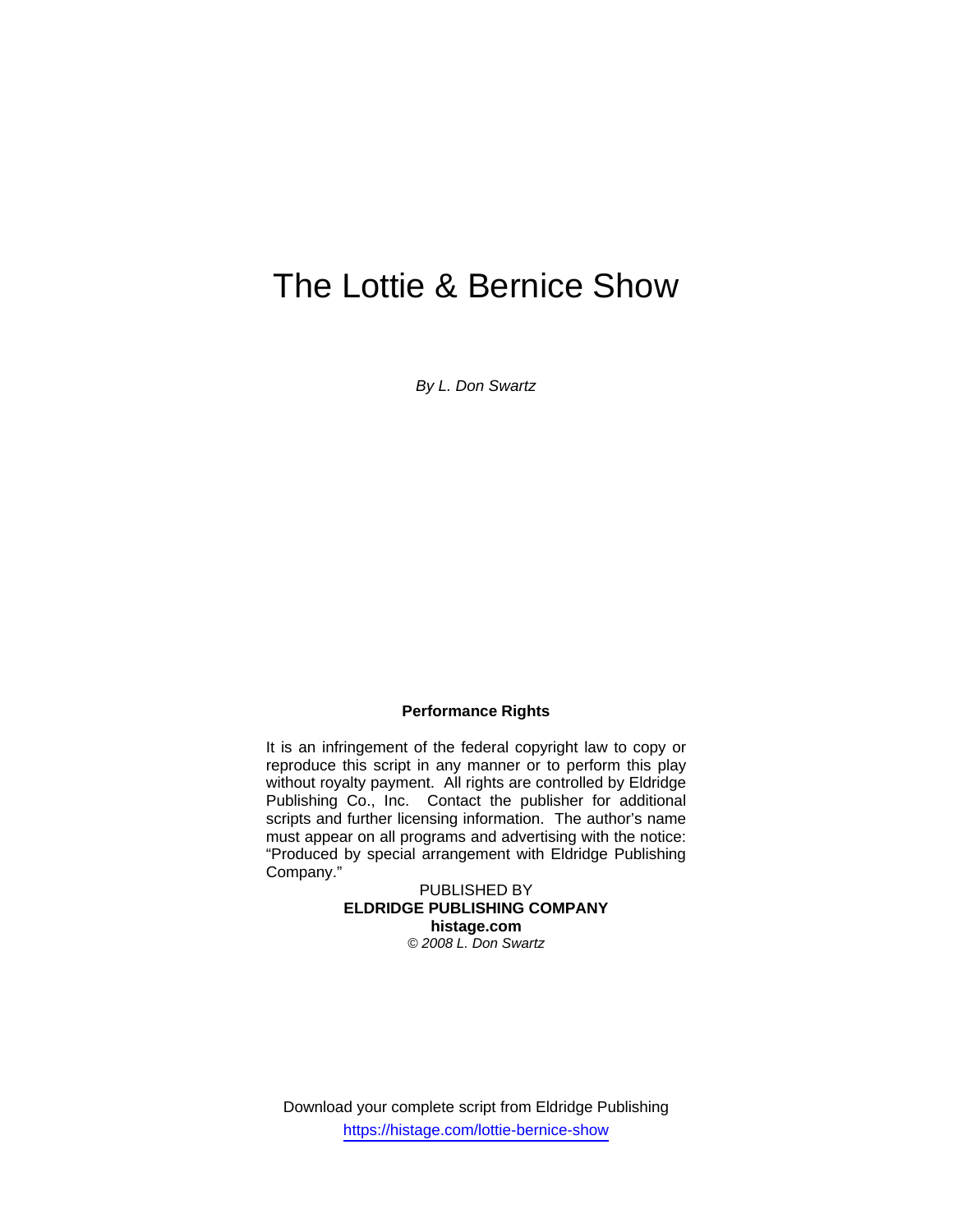*The Lottie & Bernice Show - 2 -* 

### **DEDICATION**

*To Debby and Joann for always making me laugh.* 

#### **STORY OF THE PLAY**

Two old grumpy Polish ladies, Lottie and Bernice, become trapped in a television studio by a blizzard and end up taking over Western New York's favorite morning show "Buffalo Yak." Well, they do have some help; there are the two constantly bickering janitors, Hal and Sal who agree to handle the editorials. Candy Bickel, a wildly ambitious station intern who sees the blizzard as her break into media stardom, takes over the news desk. Neurotic program director Virgil Mooch tries to help despite the fact that being on-camera makes him throw up. Lloyd Block, the station manager tries to hold everything together, while at the same time drowning his sorrows because of his deteriorating domestic situation. Things, of course get much worse as the audience witnesses the funniest bad TV ever broadcast.

#### **ORIGINAL PRODUCTION**

The world premiere performance was at the Ghostlight Theatre in North Tonawanda, NY, on May 1, 2008. The production was directed and designed by L. Don Swartz and the cast was as follows: Debby Koszelak Swartz *(Bernice)*, Joann V. Mis *(Lottie)*, Don Swartz *(Hal)*, Jesse Swartz *(Sal)*, Vanessa Stipkovits *(Candy)*, Greg Blarr *(Mr. Block)*, Paul McGinnis *(Virgil)*, Daniel Arrasjid *(Man Caller)*, Julie Senko *(1st Woman Caller)*, and Joy Ann Wrona *(2nd Woman Caller).*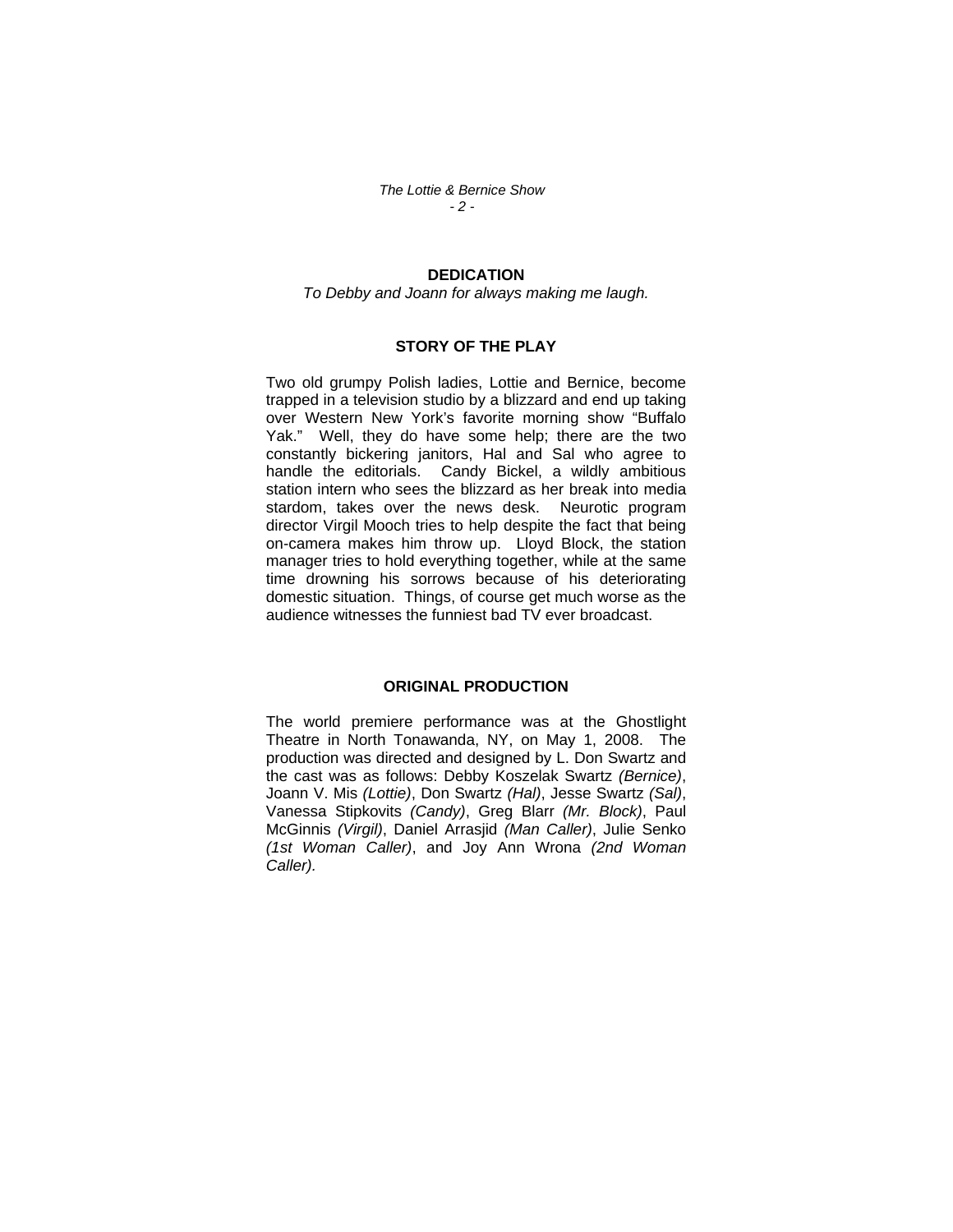*The Lottie & Bernice Show - 3 -* 

# **CAST OF CHARACTERS**

*(4 m, 3 w, extras)* 

LOTTIE: Grumpy old Polish lady.

BERNICE: Grumpy old Polish lady.

HAL: Paranoid janitor.

SAL: Know-it-all janitor.

CANDY: Ambitious media intern.

LLOYD BLOCK: Station manager with a crumbling marriage, drinks too much.

VIRGIL MOOCH: Neurotic program director and fan of '70s pop music; throws up on-camera.

VOICE-ONLY ROLES:

MAN CALLER: Voice of the weatherman and character who calls-in to the "Buffalo Yak" show.

1st WOMAN CALLER: Mr. Block's wife (Betty) and a character who calls in to the "Buffalo Yak" show.

2nd WOMAN CALLER: A character who calls in to the "Buffalo Yak" show and Sister Mary Brigita.

EXTRA: Cymbal player.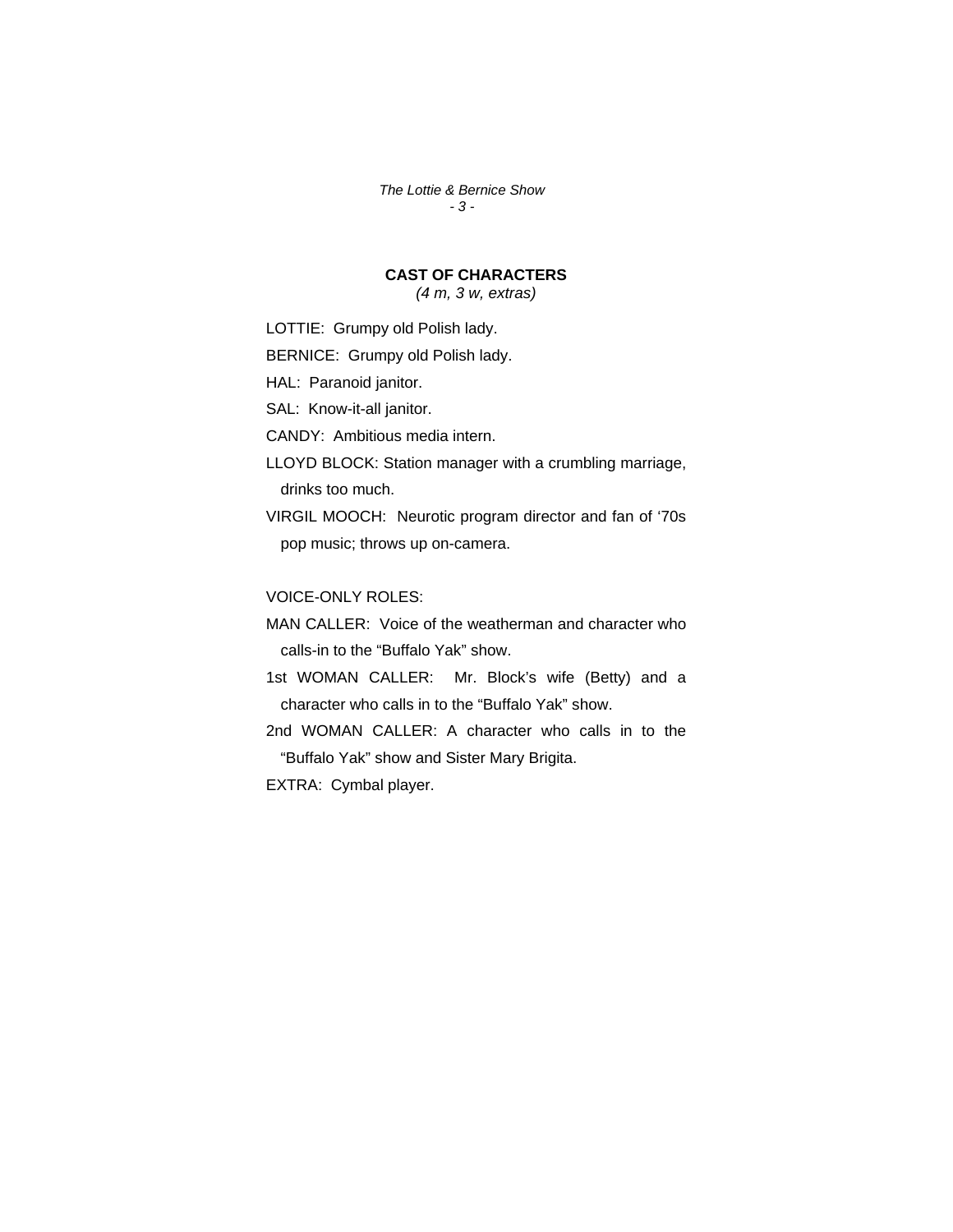*The Lottie & Bernice Show - 4 -* 

### **SETTING**

A television studio in Buffalo, New York. The studio is a cozy talk show set with two tall stools center, in front of windows that look out onto a cityscape that is not Buffalo, but was most likely on sale. SL is an elevated news desk with a slide screen above it. SR is an open flexible space used for special segments. On the wall in this area is a sign that reads "Buffalo Yak!"

#### **PROPS**

Push broom Mop bucket Lunch for Hal and Sal (Sal's is in Tupperware) Pencil Oversized purses for Lottie and Bernice (containing toilet paper roll, toilet seat, bright red lipstick, Kleenex, snacks) Aprons Grocery bags with bloody deli-wrapped packages Pan Exercise mats and balls Neck brace Flask Clothing for fashion show Whiskey bottle and shot glass **Cigarette** Cymbals and a music stand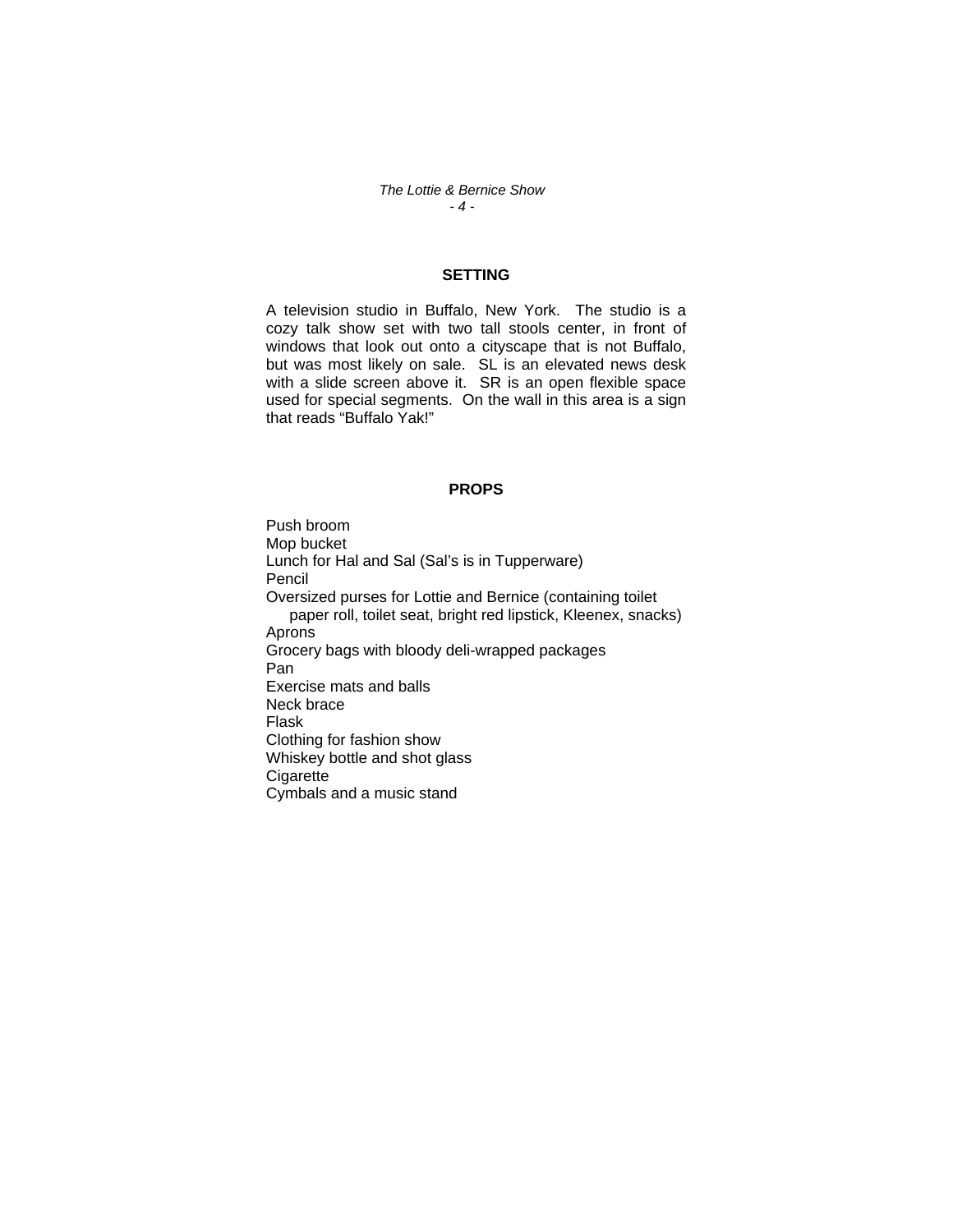# **ACT I**

## **Scene 1**

*(AT RISE: HAL and SAL, two janitors, are sitting at the news desk, having their lunch. There is a push broom and a mop bucket nearby. It is early morning. They eat for awhile. Sal is making yummy sounds.)* 

- HAL: What are you eating?
- SAL: Ten-bean salad.
- HAL: What?
- SAL: Ten-bean salad.
- HAL: Ten-bean salad? What are you talking about? There aren't even ten beans. Where do you get off calling it tenbean salad?
- SAL: Aren't ten beans? Where have you been? You've got your kidney bean. Your chili bean. Your pinto bean.
- HAL: Pinto bean? There is no such thing as a pinto bean.
- SAL: There is too a pinto bean.
- HAL: Pinto bean? They're naming beans after cars, now?
- SAL: A pinto is also a horse, for your information.
- HAL: They're naming beans after horses?
- SAL: They could be. Come to think of it, the pinto bean is kind of shaped like a horse.
- HAL: A bean shaped like a horse?
- SAL: May I finish? You got your kidney bean. Your chili bean. Your pinto bean. Your lima bean.
- HAL: You mean Lima bean.
- SAL: Lima? It's lima. It's always been lima.
- HAL: They come from Lima, Peru. Not lima, Peru. Proper pronunciation is Lima.
- SAL: Who's eating a Lima bean? Nobody's eating a Lima bean. It's lima. So, you got your kidney bean, your chili bean, your pinto bean, your lima bean, your green bean, your yellow waxed bean, your garbanzo bean, a.k.a. the chick pea.
- HAL: Is it a pea or a bean?
- SAL: What does it matter?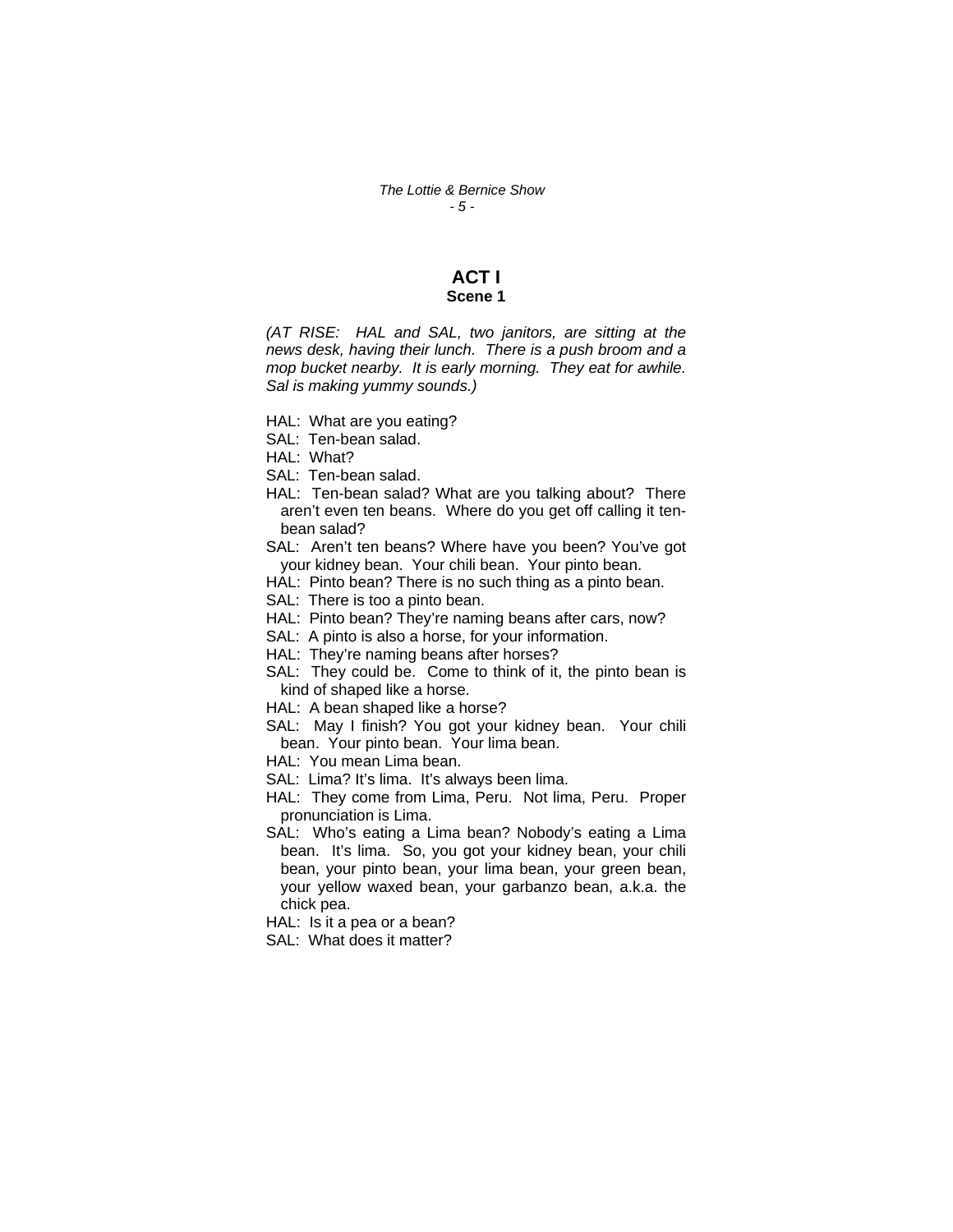- HAL: It matters if someone is claiming he's got a ten-bean salad and he's slipping peas in there. That's why it matters.
- SAL: Your best authorities on the subject consider it both a pea and a bean. For my purposes I will count it a bean. A garbanzo bean. May I continue? You got your kidney bean, your chili bean, your pinto bean, your lima bean, your green bean, your yellow waxed bean, your garbanzo bean, your lentil bean, your navy bean.
- HAL: What the hell is a navy bean?
- SAL: It's a bean.
- HAL: Prove it.
- SAL: Prove it? What do you mean, prove it? *(Digs ones out of the container.)* Here. That's a navy bean. *(HE throws it at HIM.)* You got your kidney bean, your chili bean, your pinto bean, your lima bean, your green bean, your yellow waxed bean, your garbanzo bean, your lentil bean, your navy bean and your butter bean. Ten beans.

*(VIRGIL, the show director, enters quickly.)* 

- VIRGIL: Oh, this is great! Just great! Mr. Block! Mr. Block!!! *(HE is gone.)*
- SAL: You want to try some?
- HAL: No, thank you. I am not a fan of the legume.
- SAL: Not a fan of the legume? Legumes are good for you. Are you kidding me? Everyone is trying to eat more legumes. There are tribes in South America that eat only legumes. They live to be 150. They graduate from high school at like 85. *(HE puts a spoonful in his mouth.)* Pay now or pay later.
- HAL: Yeah, I'll be the one paying later.

SAL: Suit yourself.

- HAL: You suit yourself. Besides, I don't eat from Tupperware.
- SAL: You don't eat from Tupperware? What's that mean?
- HAL: I don't eat things that have been stored in Tupperware.
- SAL: What's wrong with Tupperware?
- HAL: Causes cancer. It's a proven fact.